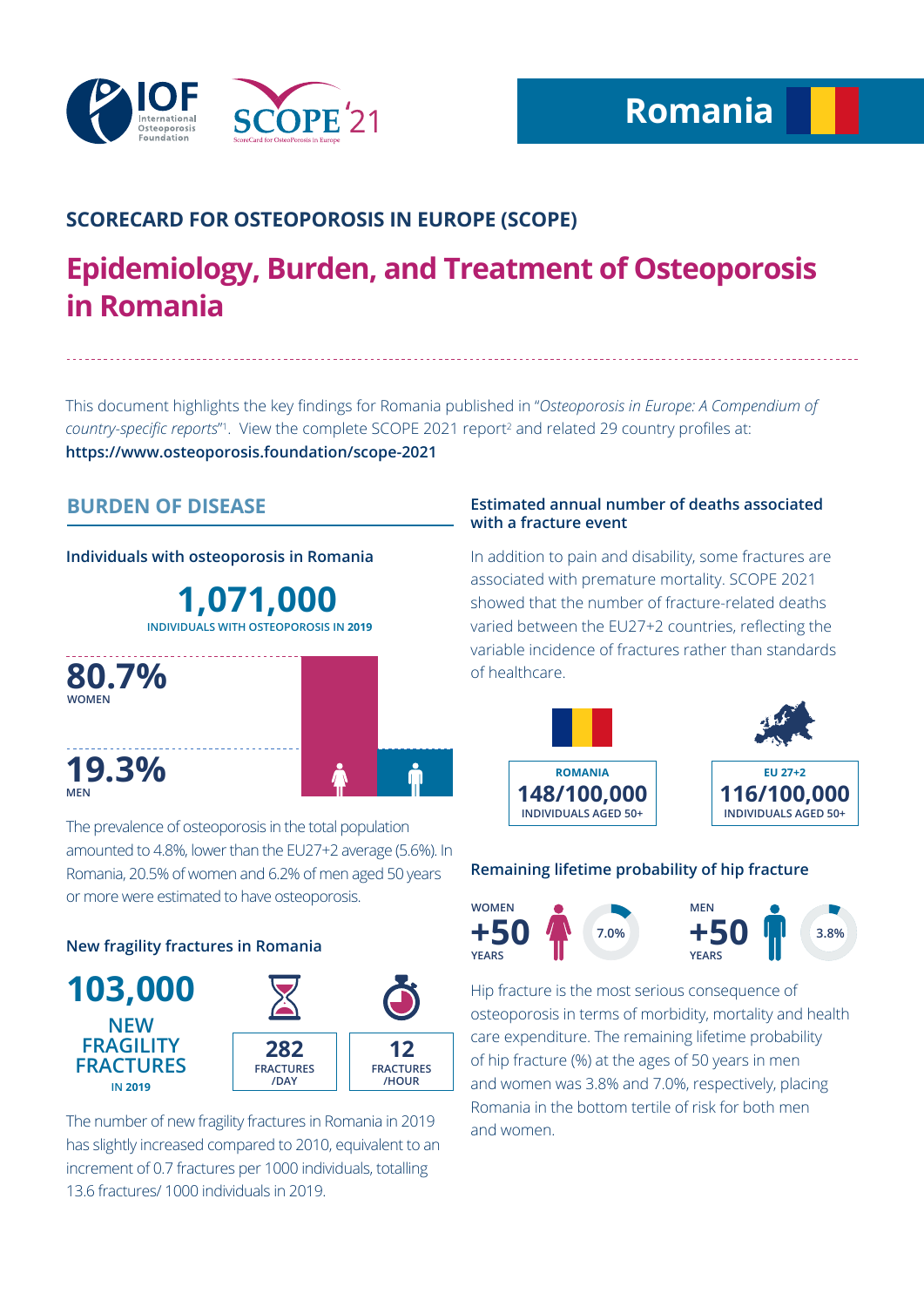

# **"**

**THE NUMBER OF FRAGILITY FRACTURES IN ROMANIA IS EXPECTED TO INCREASE BY ALMOST 15% BETWEEN 2019 AND 2034, WITH A POTENTIAL IMPACT ON THE HEALTHCARE BUDGET**

#### **Projected increase in the number of fragility fractures**

**+14.8% 103,000 118,000**



**2034**

Age is an important risk factor for fractures. The population aged 50 years or more is projected to increase by 6.4% between 2019 and 2034, which is lower than the EU27+2 average of 11.4%. The increases in men and women aged 75 years or more are even more marked; 38.5% for men; 29.6% for women. Accordingly, the number and burden of fragility fractures are likely to increase.

#### **Healthcare cost of osteoporotic fractures**

The cost of osteoporotic fractures in Romania accounted for approximately 2.5% of healthcare spending (i.e., €257.3 million out of €9.7 billion in 2019), less than the EU27+2 average of 3.5%.

| <b>Type of costs</b>                                                                    |                |
|-----------------------------------------------------------------------------------------|----------------|
| Direct cost of incident fractures                                                       | €91.0 million  |
| Ongoing cost resulting from fractures<br>in previous years (long-term disability costs) | €150.1 million |
| Cost of pharmacological intervention<br>(assessment & treatment)                        | €16.2 million  |
| <b>Total direct cost</b><br>(excluding the value of OALYs* lost)                        | €257.3 million |

\*QALYs: Quality-Adjusted Life-Year – a multidimensional outcome measure that incorporates both the Quality (health-related) and Quantity (length) of life

In 2019, the average direct cost of osteoporotic fractures in Romania was €13.2/person, while in 2010 the average was €6.6/person (increase of 100%).

The 2019 data ranked Romania lowest (29<sup>th</sup>) in terms of the cost of osteoporotic fractures per capita in the surveyed 29 countries.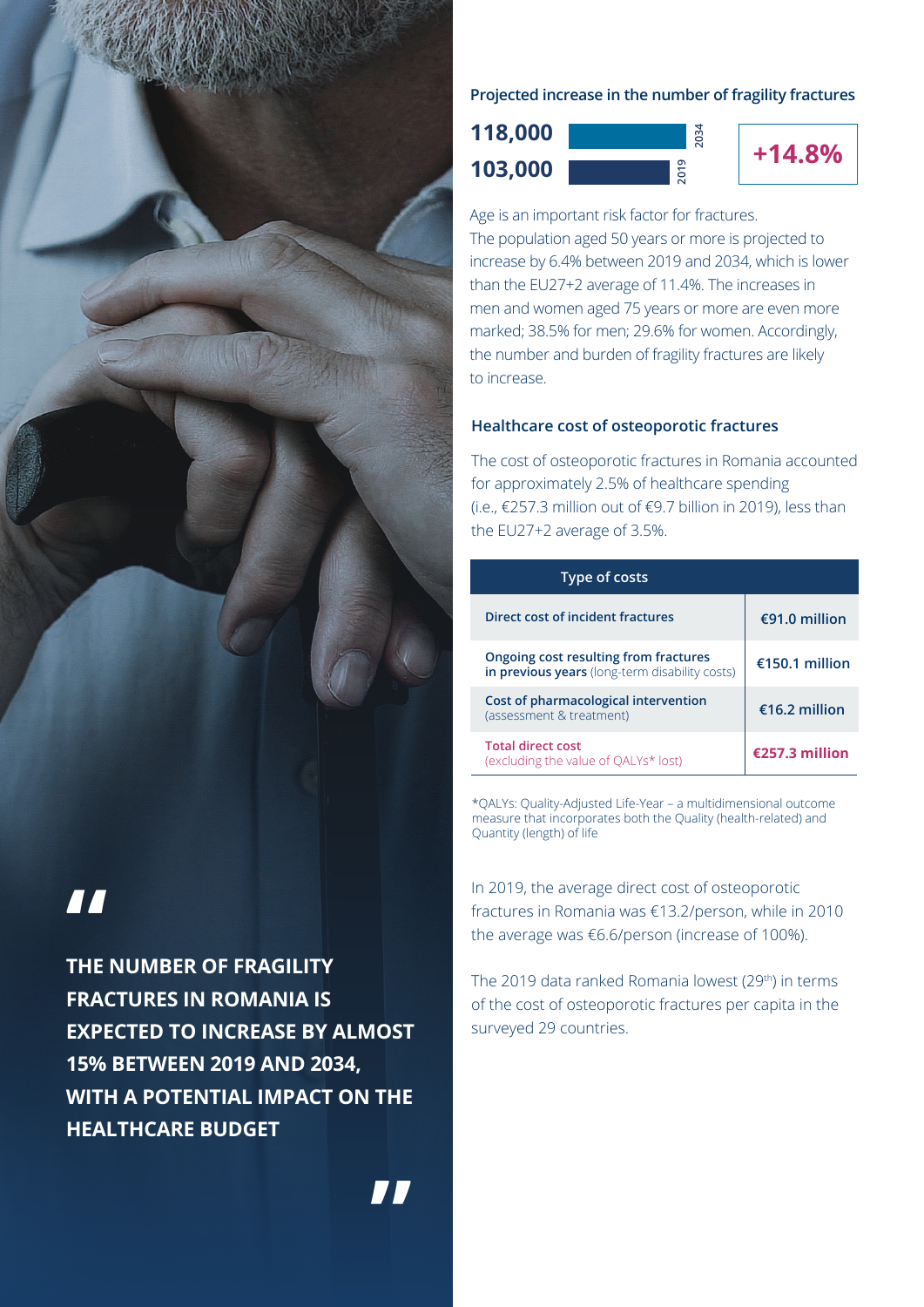## **POLICY FRAMEWORK**

Documentation of the burden of disease is an essential prerequisite to determine if the resources are appropriately allocated in accordance with the country's policy framework for the diagnosis and treatment of the disease.

#### **Key measures of policy framework for osteoporosis in Romania**

| Measure                                                  | Estimate                                                  |
|----------------------------------------------------------|-----------------------------------------------------------|
| <b>Established national fracture</b><br>registries       | Yes                                                       |
| Osteoporosis recognised as<br>a specialty                | No                                                        |
| <b>Osteoporosis primarily</b><br>managed in primary care | <b>No</b>                                                 |
| Other specialties involved in<br>osteoporosis care       | Endocrinology,<br>Rheumatology,<br>Rehabilitation         |
| Advocacy areas covered by<br>patient organisations       | Policy, Capacity, Peer support,<br>Research & Development |

High quality of national data on hip fracture rates have been identified in Romania. Data are collected on a national basis and include data on all fragility fractures as well as hip fractures.

In Romania, osteoporosis and metabolic bone disease are not recognised specialties. However, osteoporosis is recognised as a component of specialty training.

Advocacy by patient organisations can fall into four categories: policy, capacity building and education, peer support, research and development. For Romania, all of these advocacy areas were covered by a patient organisation, the Romanian Society of Osteoporosis and Musculoskeletal Diseases (SROBMS).

## **SERVICE PROVISION**

The provision of medical services for osteoporosis was reviewed with certain key components, including reimbursement elements which may impair the delivery of healthcare.

#### **Service provision for osteoporosis in Romania**



Twelve out of 27 countries offered full reimbursement for osteoporosis medications. Romania offered 50-100% reimbursement depending on the prescribed treatment.

The number of DXA units expressed per million of the general population amounted to 9.9 which puts Romania in 20<sup>th</sup> place among the EU27+2. In Romania, the estimated average waiting time for DXA varied depending on conditions: no waiting time if the test was paid by the patient and 2-4 weeks when using the reimbursement budget. The reimbursement was unconditional.

National fracture risk assessment models such as FRAX® were available in Romania, as well as guidance on the use of fracture risk assessment within national guidelines.

Guidelines for the management of osteoporosis were available with a focus on different specificities; postmenopausal women, osteoporosis in men, secondary osteoporosis including glucocorticoid-induced osteoporosis; however, it has not been fully updated since 2010.

Fracture Liaison Services (FLS), also known as post-fracture care coordination programmes and care manager programmes, provide a system for the routine assessment and management of patients who have sustained a low trauma fracture. However, no FLS was reported for Romania.

National quality indicators allow to measure the quality of care provided to patients with osteoporosis or associated fractures. However, no use of national quality indicators was reported for Romania.